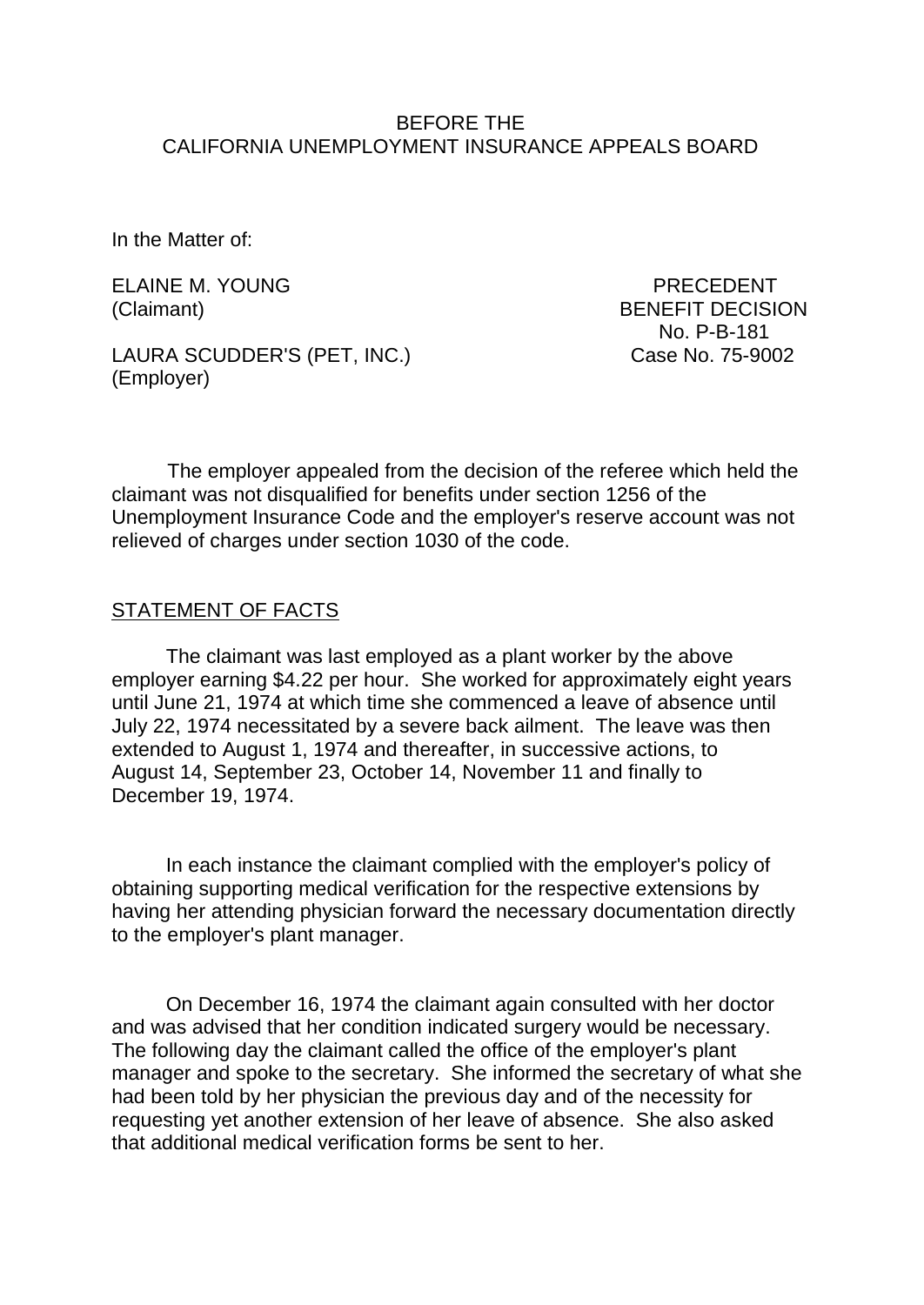On December 20, 1974 the claimant received the verification forms from the employer whereupon she forwarded them to her doctor the same day. The employer acknowledged the telephone conversation of December 17, 1974 with the claimant and the fact that it had, in connection with the previous requests for extension of the leave, received medical verification directly from the claimant's doctor on either the employer's forms or those prepared by the doctor.

P-B-181

Not having received substantiating documentation from either the claimant or her doctor, the employer wrote to the claimant on December 26, 1974 advising her of this fact and warning the claimant that she was in violation of the company's "Absence From Work Rules." The communication also indicated that further disregard of the "Absence From Work Rules" would result in the termination of the claimant's employment.

Pertinent provisions of the "Absence From Work Rules" referred to by the employer read as follows:

"19. Absence: An absence from work for any reason must be reported to the company not less than one hour prior to starting of employee's shift. If your illness extends three (3) days or more you must have a letter, (M-6A or a written note from your doctor) indicating the approximate date of your return. Should your illness extend beyond date given, an extension must be sent to the Plant Manager before the date you were to have returned. A telephone call to the Plant Manager requesting an extension of a medical leave of absence, prior to expiration, will be exceptable [sic] providing written verification from the doctor is promptly submitted to the Plant Manager. This is your responsibility, not the doctors [sic] or the company. . . ."

Immediately upon receipt of the above mentioned warning letter, the claimant contacted her doctor's office to ascertain why the medical verification for the extension of her leave had not been forwarded to the employer. She was advised that the doctor's office was at that time overburdened with similar type requests and that the claimant's matter would be taken care of as soon as possible.

Following the above conversation, the claimant then attempted on several occasions to contact the plant manager personally but was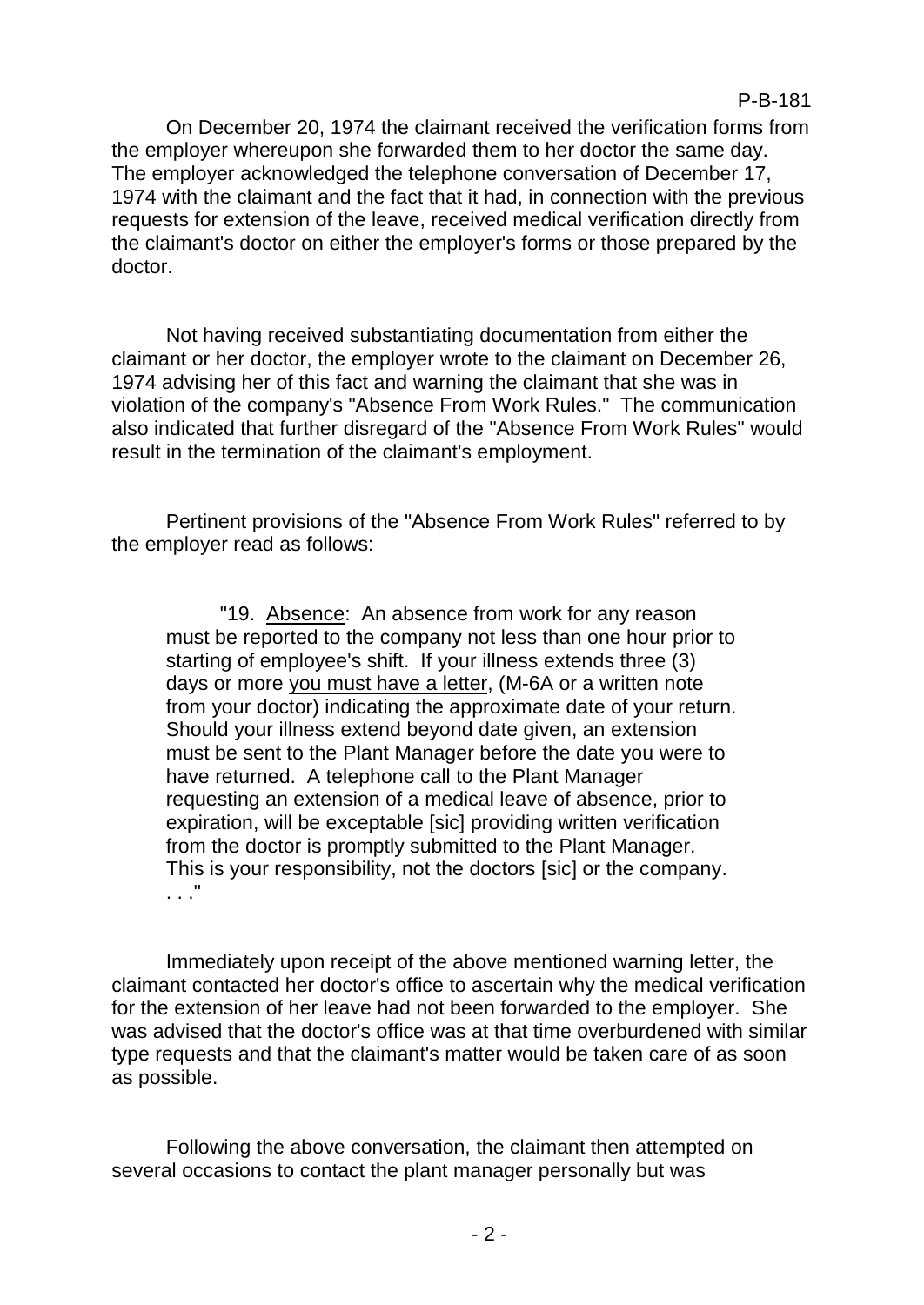unsuccessful. During one of these attempts to contact the plant manager she requested additional medical verification forms from the office personnel.

When the plant manager's office had not received the required medical substantiation by January 2, 1975, a decision was made to terminate the claimant's employment effective that date. The claimant was then advised by letter dated January 2, 1975 that her seniority rights had been cancelled pursuant to the collective bargaining in effect between the employer and the claimant's union and that her employment was terminated.

The claimant was not at any time aware that her doctor had not forwarded the medical forms to the employer until she received the above notice of termination.

The claimant ultimately underwent surgery and was not released to return to work until the latter part of July 1975.

# REASONS FOR DECISION

Section 1256 of the Unemployment Insurance Code provides that an individual is disqualified for benefits, and sections 1030 and 1032 of the code provide that the employer's reserve account may be relieved of benefit charges, if the claimant has been discharged for misconduct connected with his most recent work.

In approving the definition of "misconduct" stated by the court in Boynton Cab Company v. Neubeck (1941), 237 Wis. 249, 296 N.W. 636, the court in Maywood Glass Company v. Stewart (1959), 170 Cal. App. 2d 719, 339 P. 2d 947, held that the term "misconduct," as it appears in section 1256 of the code is limited to conduct which shows wilful or wanton disregard of the employer's interest, such as deliberate violations or disregard of the standards of behavior which the employer has a right to expect of his employees, or carelessness or negligence of such a degree or recurrence as to show wrongful intent or evil design or intentional and substantial disregard of the employer's interest or of the employee's duties and obligations to his employer. On the other hand, the court continued, mere inefficiency, unsatisfactory conduct, poor performance because of inability or incapacity, isolated instances of ordinary negligence or inadvertence, or good faith errors in judgment or discretion are not "misconduct." The court also held that the employer has the burden of establishing "misconduct" to protect its reserve account.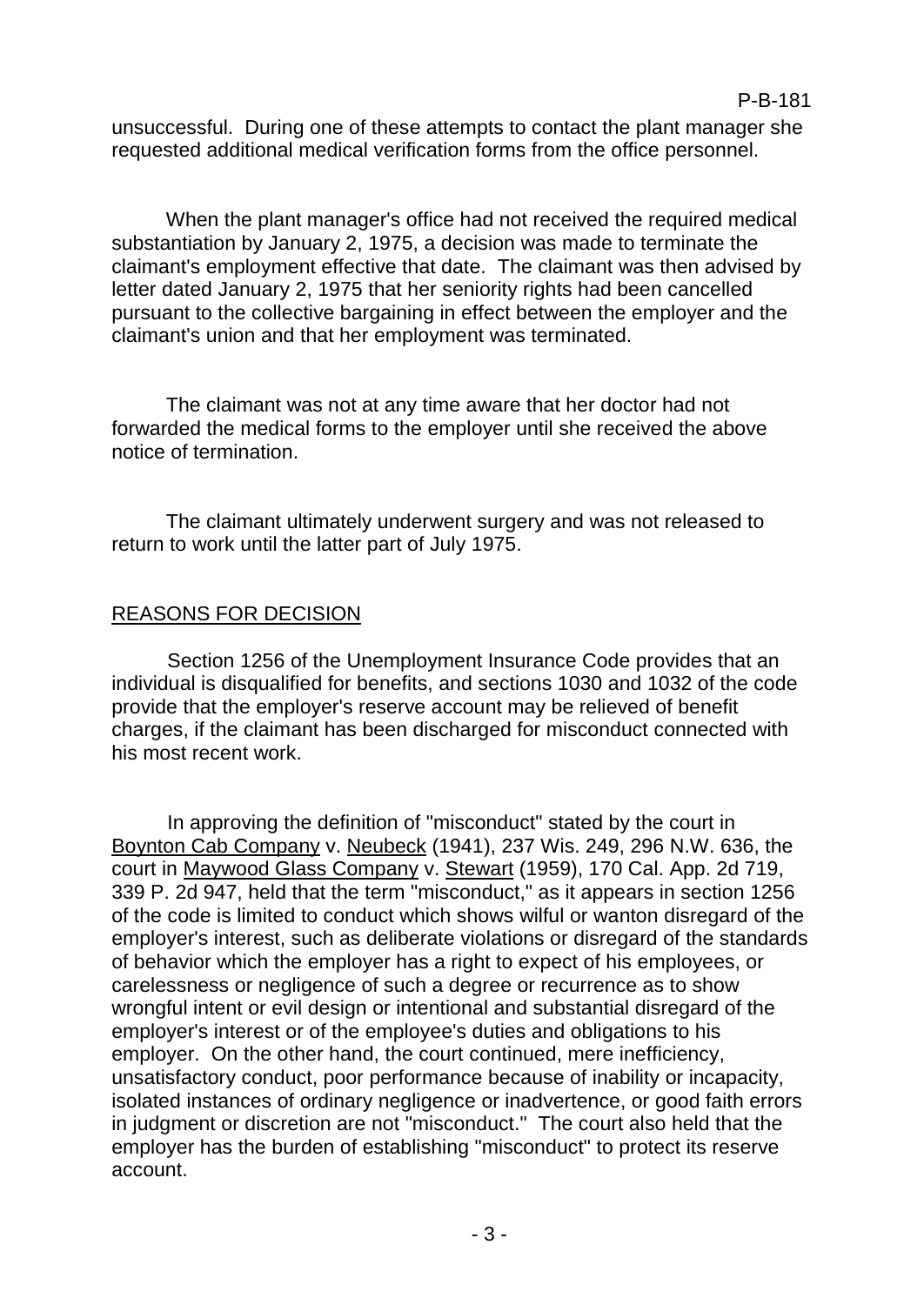In Appeals Board Decision No. P-B-103, the then constituted Board was faced with an almost identical set of facts. The claimant had obtained a medical leave of absence because of a disabling back injury. A few days prior to the expiration of her leave, it was determined that she would be unable to return to work as originally planned. She requested her doctor to forward further substantiation to the employer of the necessity to extend her leave of absence, which the doctor assured her, would be done. The doctor then neglected to immediately furnish the employer with the necessary verification and, when the claimant failed to report for work within three days following the end of her leave of absence, the employer terminated the claimant's employment pursuant to the terms of the collective bargaining agreement between the employer and the claimant's union.

In a three-to-two decision the majority of that Board held that the claimant had been discharged for misconduct on two bases, viz, (1) violation of the collective bargaining agreement regarding proper notification and verification concerning the extension of the leave of absence and (2) carelessness or negligence of such a degree as to show an intentional and substantial disregard of the employer's interests or of the claimant's duties and obligations to her employer. It was reasoned that the obligation of the claimant to advise her employer of her anticipated absence was a material duty owed to the employer in furtherance of the employer's requirements of being able to maintain a stable work force with any reasonable degree of predictability and that that duty had been substantially breached by the claimant's reliance upon her doctor to furnish the necessary medical certification.

While we have maintained, as the Board did in Appeals Board Decision No. P-B-103, that the violation of a provision in a collective bargaining agreement does not in and of itself constitute "misconduct," the impact of that decision has fostered the opposite result. We think that the turning point upon which such matters should be resolved is whether in any given case a claimant has substantially complied with the employer's requirements in a manner reasonably designed to impart to the employer the notification of an impending absence or of the need for an extension of an existing leave of absence. To conclude that the claimant's act of relying upon his physician to furnish required medical verification is by itself culpable negligence and thus a substantial breach of a material duty owed to the employer as well as a breach which is wilful or wanton is, without more, pure fantasy.

In the case under review, it is our opinion that the claimant substantially complied with the employer's requirements that she notify the employer of the necessity of extending her leave of absence and that she took those steps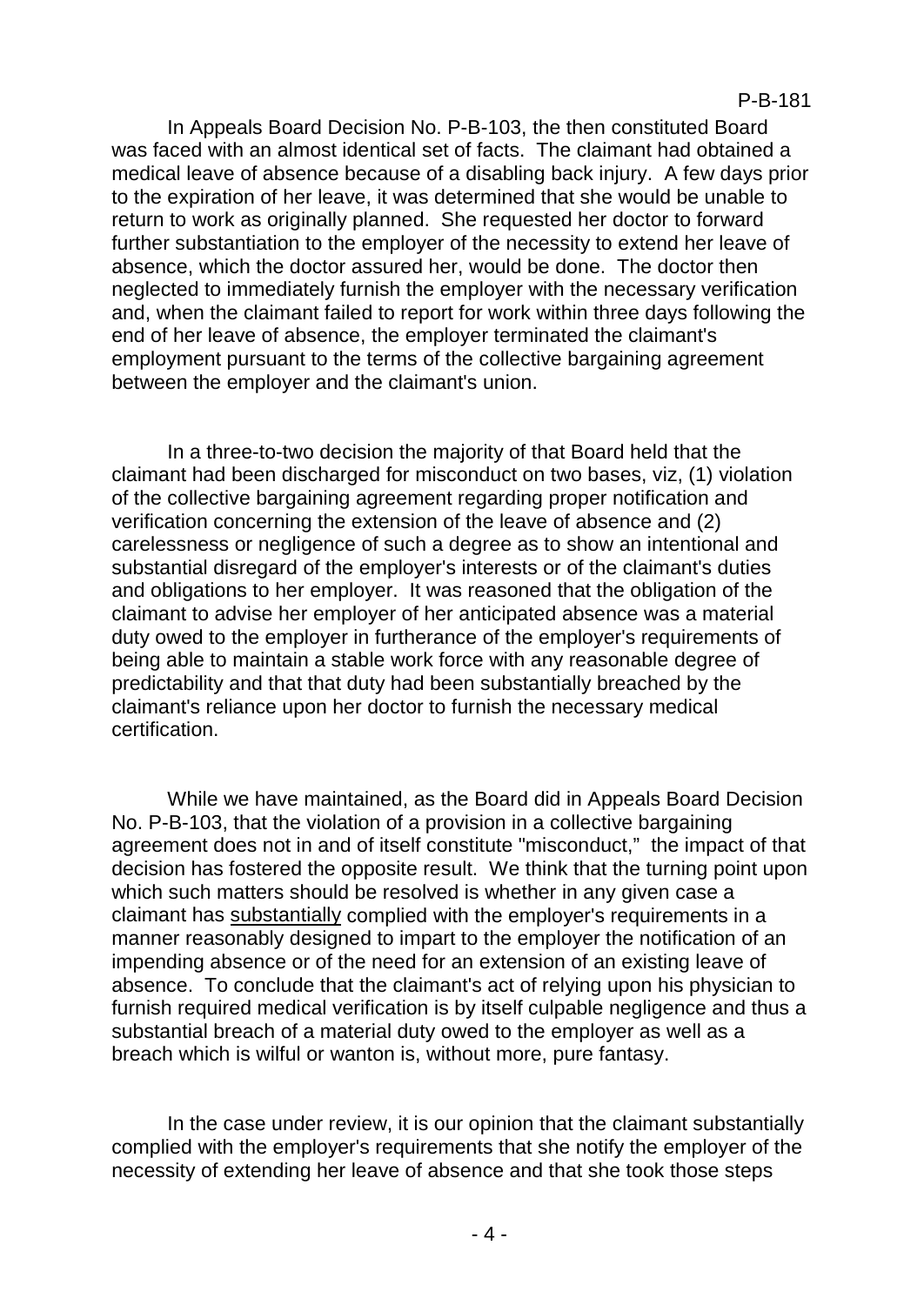reasonably calculated to provide the employer with verifying medical documentation. In fact, the employer admittedly had actual knowledge that the claimant would be unable to return to work at the expiration of her leave and that she was attempting to secure supporting medical evidence. Under these circumstances we cannot find that the claimant wilfully disregarded the employer's interests or her obligations towards it. Accordingly, we hold the claimant is not disqualified for benefits within the meaning of section 1256 of the code.

Insofar as Appeals Board Decision No. P-B-103 is inconsistent with the opinions expressed herein, Appeals Board Decision No. P-B-103 is overruled.

# **DECISION**

The decision of the referee is affirmed. Benefits are payable as provided in the referee's decision. The employer's reserve account remains subject to benefit charges.

Sacramento, California, January 29, 1976.

# CALIFORNIA UNEMPLOYMENT INSURANCE APPEALS BOARD

DON BLEWETT, Chairperson

MARILYN H. GRACE

CARL A. BRITSCHGI

RICHARD H. MARRIOTT

DISSENTING - Written Opinion Attached

HARRY K. GRAFE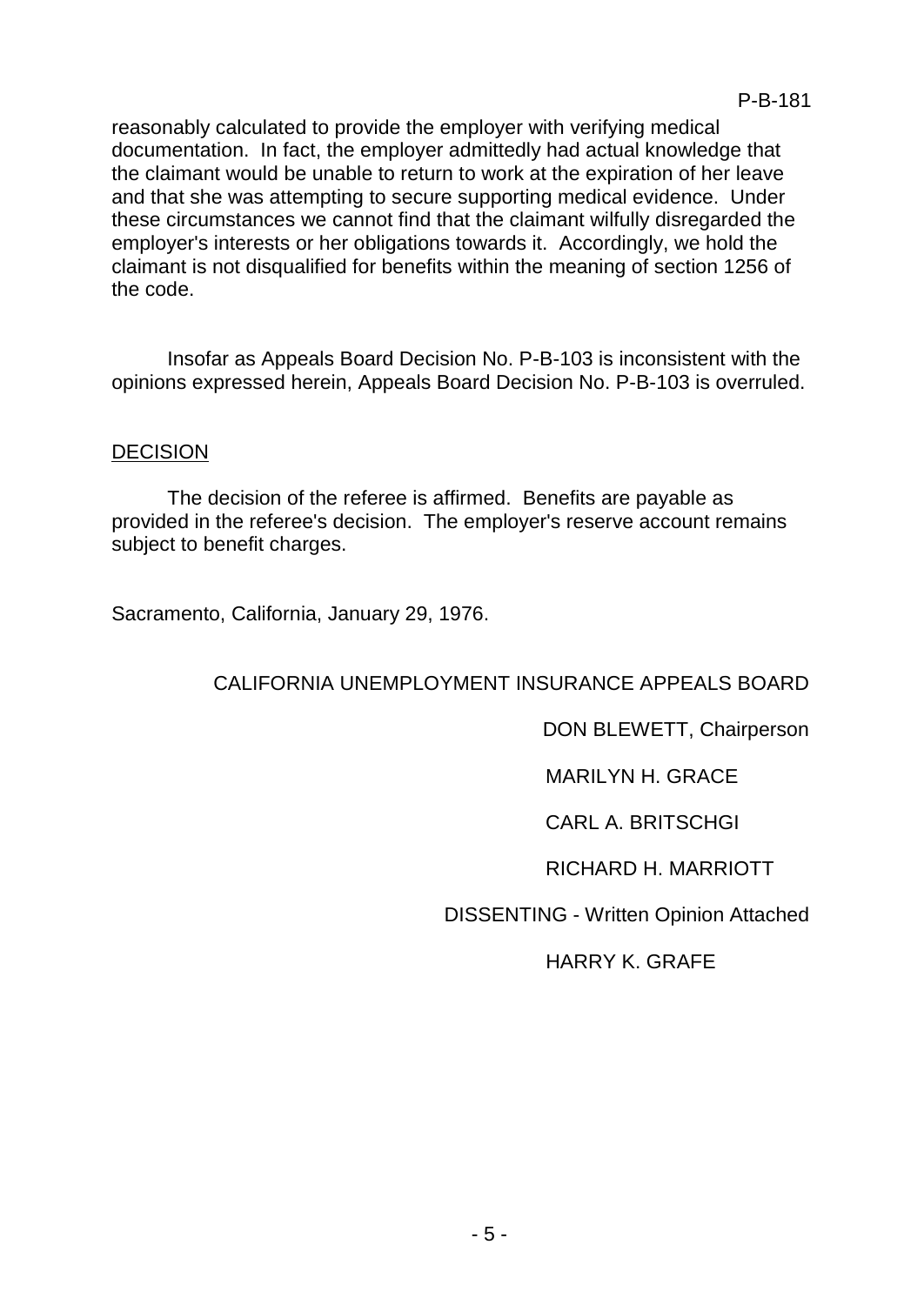### DISSENTING OPINION

#### I dissent.

For all practical purposes, my colleagues this day have overruled Appeals Board Decision No. P-B-103; however in its place they have deposited a vague rule of "substantial" compliance which can hardly find affinity with the facts of this case. I perceive our role as one of fashioning workable solutions having rational relations to problems with which we are confronted. Thus, it is one thing to strike down a precedent (as my colleagues have done to P-B-103), but in taking such action, we are duty-bound to formulate a replacement rule which affords practical guidance equally to employees and employers, and which facilitates a uniformity of application by the Department and the Administrative Law Judges. It is in this area of formulation that I fear the majority have failed.

The problem pattern demonstrated by these cases relates to the furnishing and receipt of medical substantiation to support the request for extension or continuation of a sick leave. Often the requirement for such verification is expressed as a provision of the collective bargaining agreement which binds the employees and their employer. However, the requirement has equal force if it is merely a rule established by the employer which governs the conditions of employment of his employees.

If there is one thread of truism interwoven among the factual variations of these cases it is that the responsibility for presenting the medical verification to the employer begins, remains, and ends with the employee. The employee cannot abdicate his responsibility by shifting it to his physician. When the employee is accepted as a patient, the physician does not thereby assume the employee's responsibility to comply with the provisions of the collective bargaining agreement or the employer's rule. Even the most casual reader of Medical Economics must appreciate that most medical care is funded by third party payers (health insurance or government programs) which necessitates an enormous volume of paperwork on the part of the physician. When there is added to this mountainous maze of insurance company and government program forms the request for written documentation to justify an extension of sick leave, one can readily understand why the physician may be late in preparing and dispatching a medical leave verification form. I am not posing as an apologist for the medical profession, rather I outline these facts of life to place in proper perspective the separate roles of the employee and his physician, and to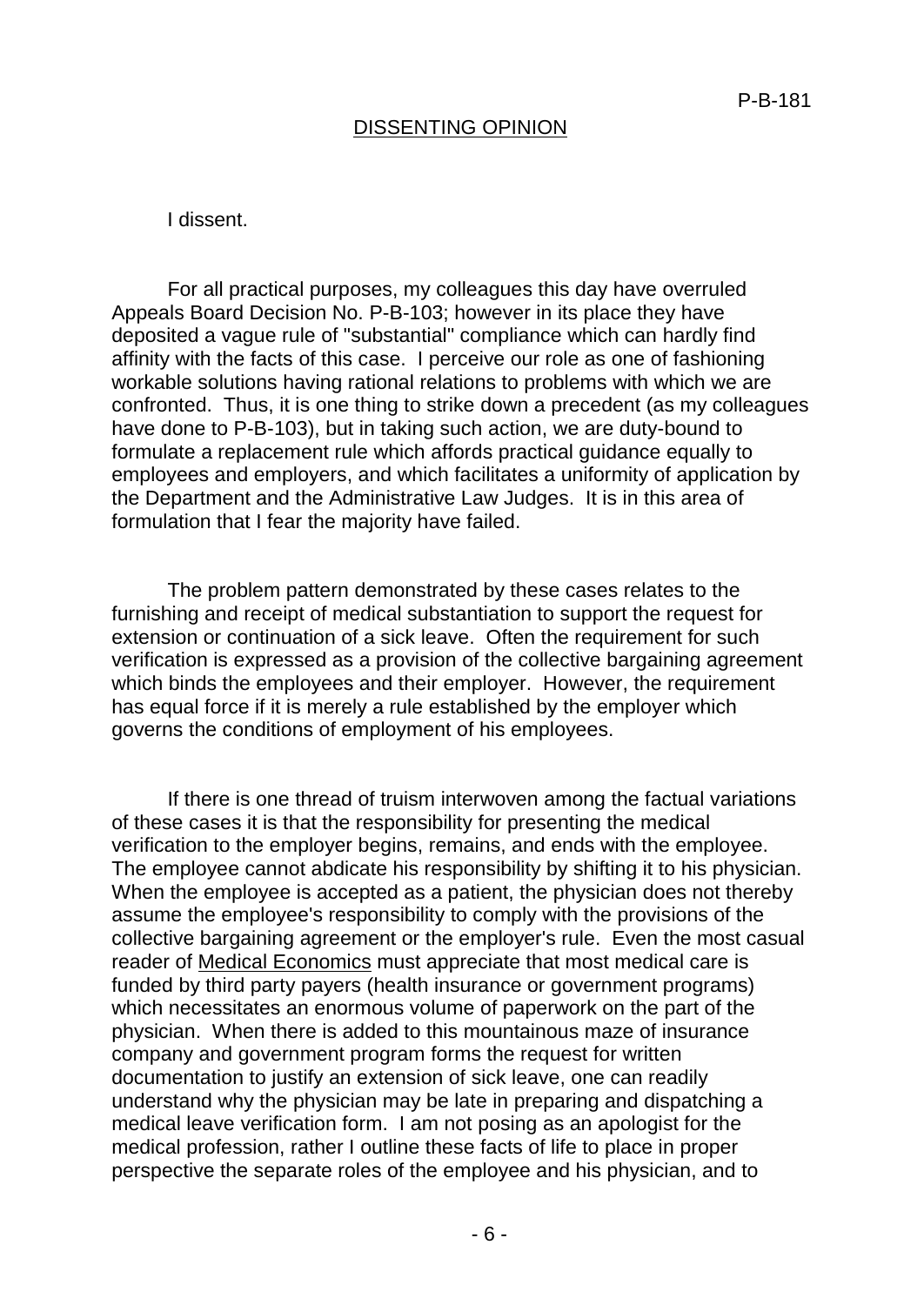# P-B-181

show that both as a matter of practicality and as a matter of law the obligation to the employer, whether arising by contract or by rule, is solely that of the employee.

The majority opinion in this case states that "substantial" compliance by an employee with the employer's requirements will remove the matter from the realm of "misconduct" as that term is used in section 1256 of the code and as it has been judicially defined in Maywood Glass Co. v. Stewart, (1959) 170 Cal. App. 2d 719. Under section 1256, the burden of establishing misconduct is placed on the employer. Moreover, it seems essential that the employee know what he can and cannot do without committing misconduct (Perea v. Fales (1974) 39 Cal. App. 3d 939). Thus it is necessary both from the standpoint of the employer and the employee that any precedential rule of conduct or lack of conduct be developed and stated with sufficient clarity to guide each party in his relations with the other.

I feel my colleagues have not achieved that essential test in this case. Black's Law Dictionary (Fourth Edition) defines the terms "substantial performance" and "substantially" as follows:

"Substantial Performance. Exists where there has been no willful departure from the terms of the contract, and no omission in essential points, and the contract has been honestly and faithfully performed in its material and substantial particulars, and the only variance from the strict and literal performances consists of technical or unimportant omissions or defects. Cotherman v. Oriental Oil Co., Tex. Civ. App., 272 S.W. 616, 619; Brown v. Aguilar, 202 Cal. 143, 259 P. 735, 737; Cramer v. Esswein, 220 App. Div. 10, 220 N.Y.S. 634; Connell v. Higgins, 170 Cal. 541, 150 P. 769, 774. Performance except as to unsubstantial omissions with compensation therefor. Cassino v. Yacevich, 261 App. Div. 685, 27 N.Y.S. 2d 95, 97, 99.

"Substantially. Essentially; without material qualification; in the main; in substance; materially; in a substantial manner. Kirkpatrick v. Journal Pub. Co., 210 Ala. 10, 97 So. 58, 59; Gibson v. Glos, 271 I11. 368, I11 N.E. 123, 124; McEwen v. New York Life Ins. Co., 23 Cal. App. 694, 139 P. 242, 243. About, actually, competently, and essentially. Gilmore v. Red Top Cab Co. of Washington, 171 Wash. 346, 17 P. 2d 886, 887."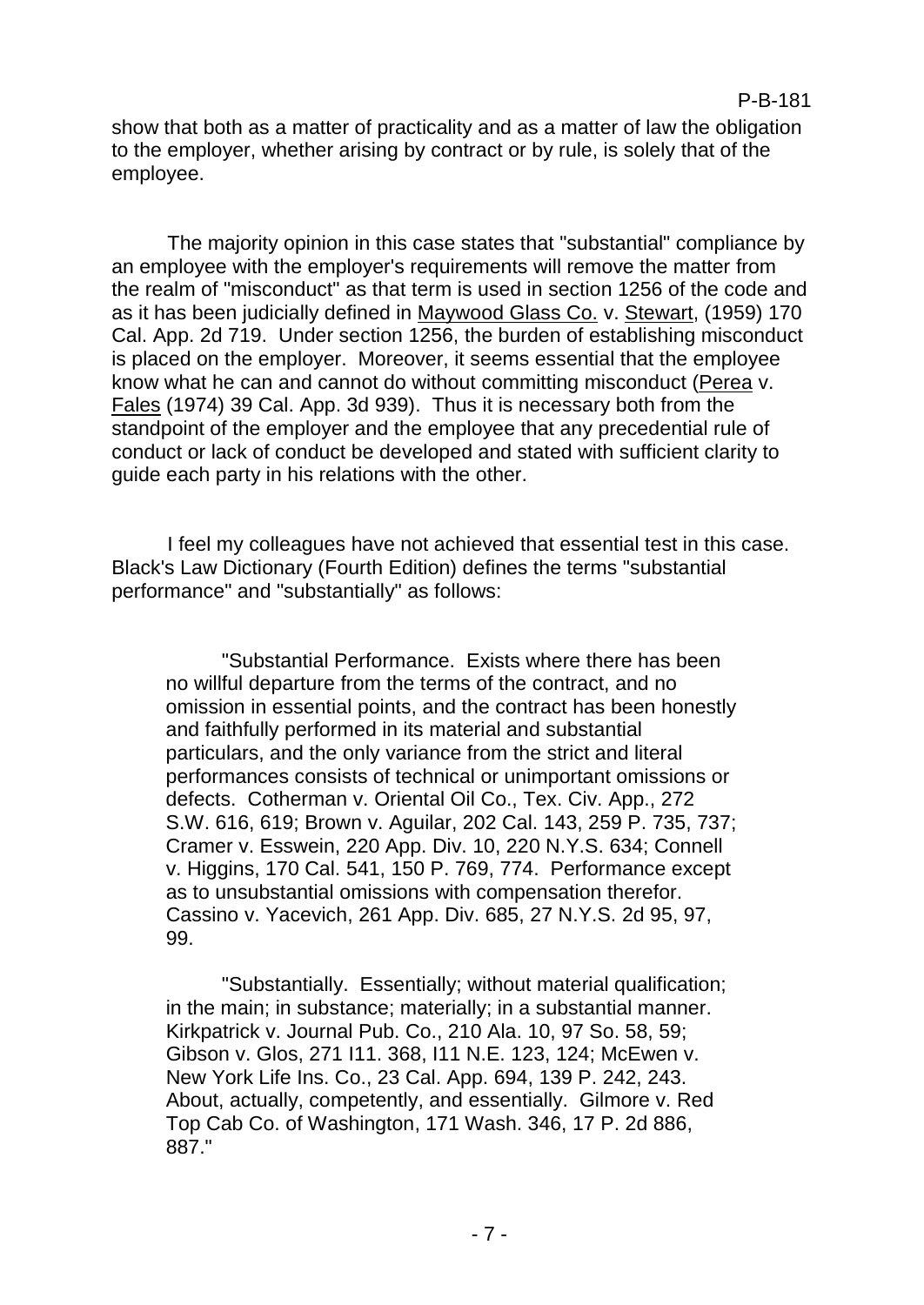It can thus be seen that "substantially" comes very near to being full and actual compliance. An employee may be said to have "substantially" complied with the employer's requirements if he has essentially fulfilled all material terms and has only omitted some technical or insignificant detail. Although I have no quarrel with the imposition of such a "substantial compliance" mandate upon persons who would extend leaves of absence, and although the majority opinion herein articulates such a requisite, the majority go further and hold that the claimant in the instant case "substantially complied" with the employer's requirements. The facts of this case, I submit, fall far short of the definitions set forth above. Therefore, one can only wonder as to the real meaning of the term "substantially" as used by my colleagues.

Under the facts of the instant case, the claimant began her sick leave June 22, 1974. In accordance with the employer's rules, the claimant obtained medical verification for six consecutive extensions of her leave (to August 1, to August 14, to September 23, to October 14, to November 11, and finally to December 19, 1974). On December 16, the claimant visited her physician and learned she would not be able to return to work December 19. On December 17 the claimant called the employer's plant and asked for forms to extend the leave. The claimant received the forms in the mail on December 20 and on that day forwarded them to her physician in Modesto.

The employer had not received any request for extension of the leave or medical verification by December 26, so on that date dispatched a letter to the claimant and to her union warning her that she was in violation of the employer's "Absence From Work" rules and indicating that discharge would follow unless she complied with such rule. The claimant received this warning letter on December 28. She then called her physician's office and "they said, well, Elaine, we have thousands of papers here" and they didn't know whether they had the claimant's or not. The claimant then called her union and thereafter called the employer's plant to obtain additional forms to transmit to her physician. On January 2, 1975 the employer, having received no response to the December 26 letter, sent the claimant notice of termination, effective that date. This notice was received by the claimant on January 6, 1975.

The employer's rule requires written medical verification for extension of sick leave be received in advance of the date an employee is scheduled to return to work. However, an employee is allowed to phone the plant manager requesting an extension prior to expiration of an earlier leave, so long as written medical verification is promptly submitted. The rule expressly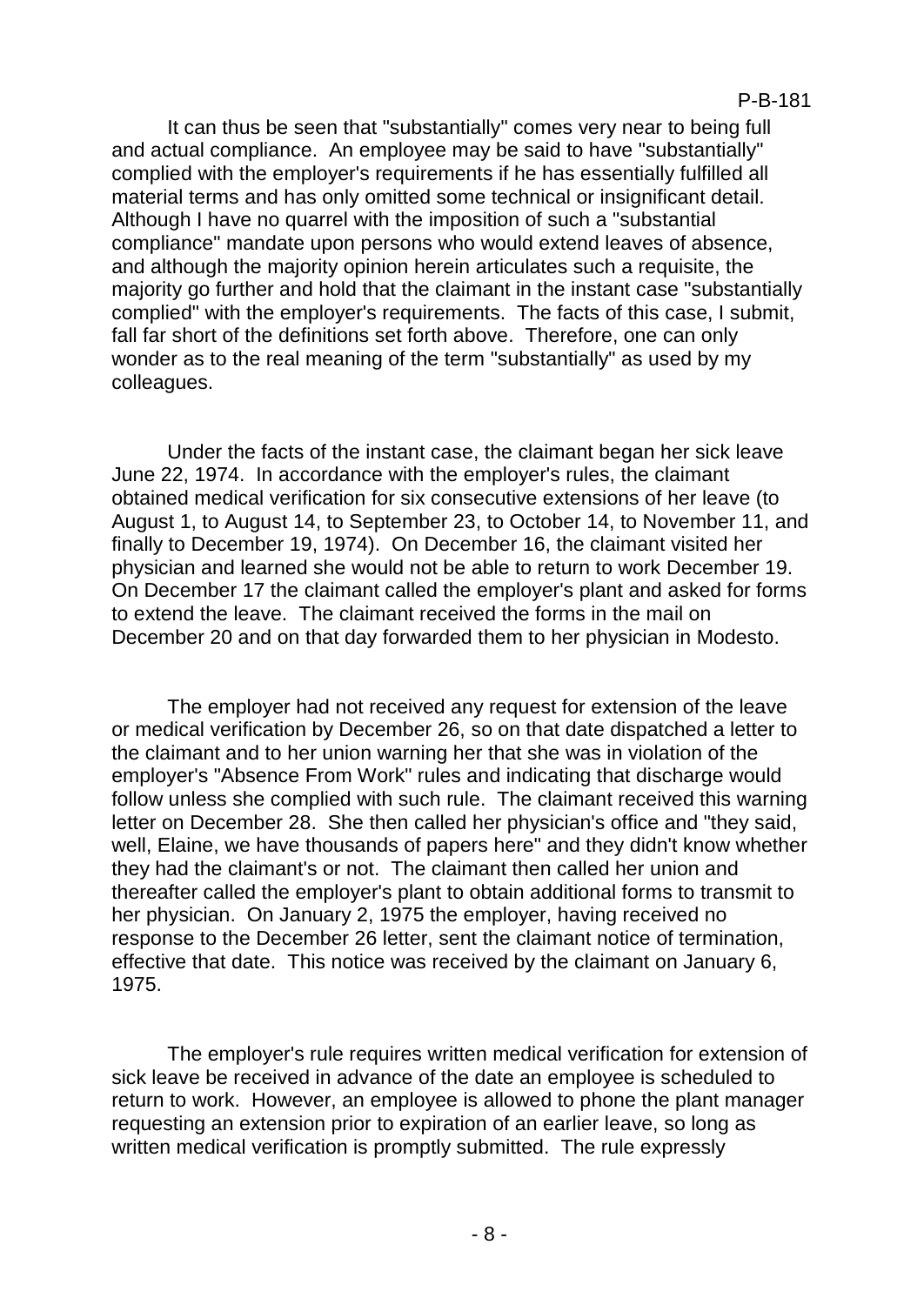provides: "This is your responsibility" not that of the physician or the employer.

During the course of the hearing before the Administrative Law Judge, the claimant admitted she had not contacted the plant manager, Dave Lawton.

"MR. GOUGH: Yes. Q Is there any reason, then, you wouldn't have contacted Dave Lawton, when you received the warning letter of December 28?

"MRS. YOUNG: Yes, I tried to when I would call. He was always out in the yard. They called him and they said, Elaine, Dave is out in the yard.

"Q Did you follow up and leave messages, then, for him to call you back? A Yes, I did, twice.

"Q And your testimony, then, is he did not call you back? A No, he didn't.

"Q Did you then call him to find out why he didn't call you back? A No, no." (Referee's transcript, page 23, lines 5 through 16)

Here, the claimant was familiar with the employer's rule, having obtained the sick leave and six extensions. She must have realized that quick action was necessary when she learned on December 16 that she could not return to work December 19. At that time the claimant could have come within actual compliance of the employer's rule by obtaining the proper forms and having her physician prepare them and by the claimant submitting them to the employer prior to December 19. Or the claimant could have followed the alternative means of actual compliance by phoning the plant manager, requesting an extension and obtaining written medical verification promptly thereafter. The claimant followed neither course of action.

Although the claimant knew her extended leave expired December 18, she did not receive the forms from the employer until December 20, at which time she forwarded them to her physician. At that time, I submit, the claimant could have "substantially" complied with the employer's rule by phoning the plant manager, requesting an extension and explaining she was sending the verification forms to her physician. It appears to be the employer's view that claimant would have been considered to have "substantially" complied if she